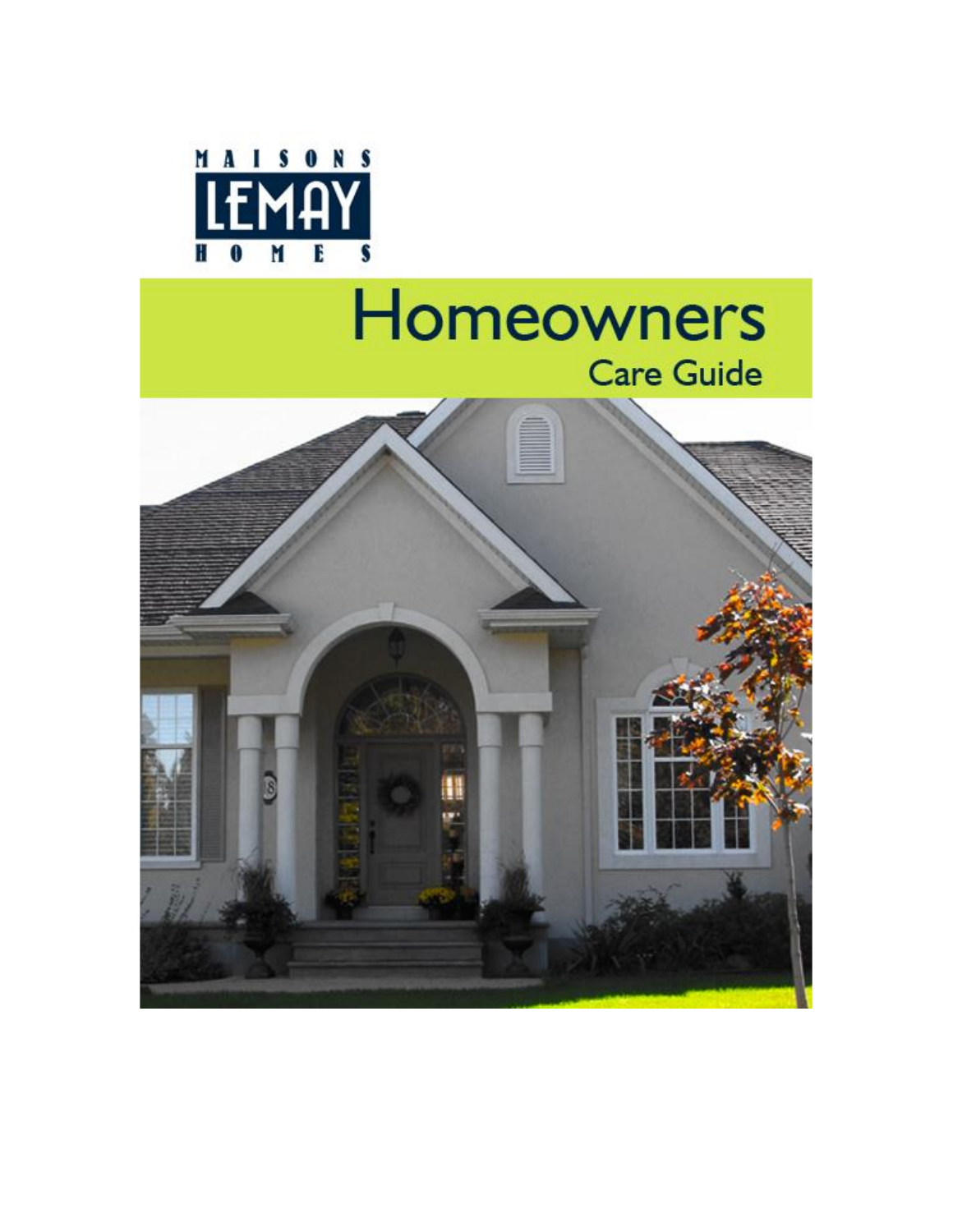# Contents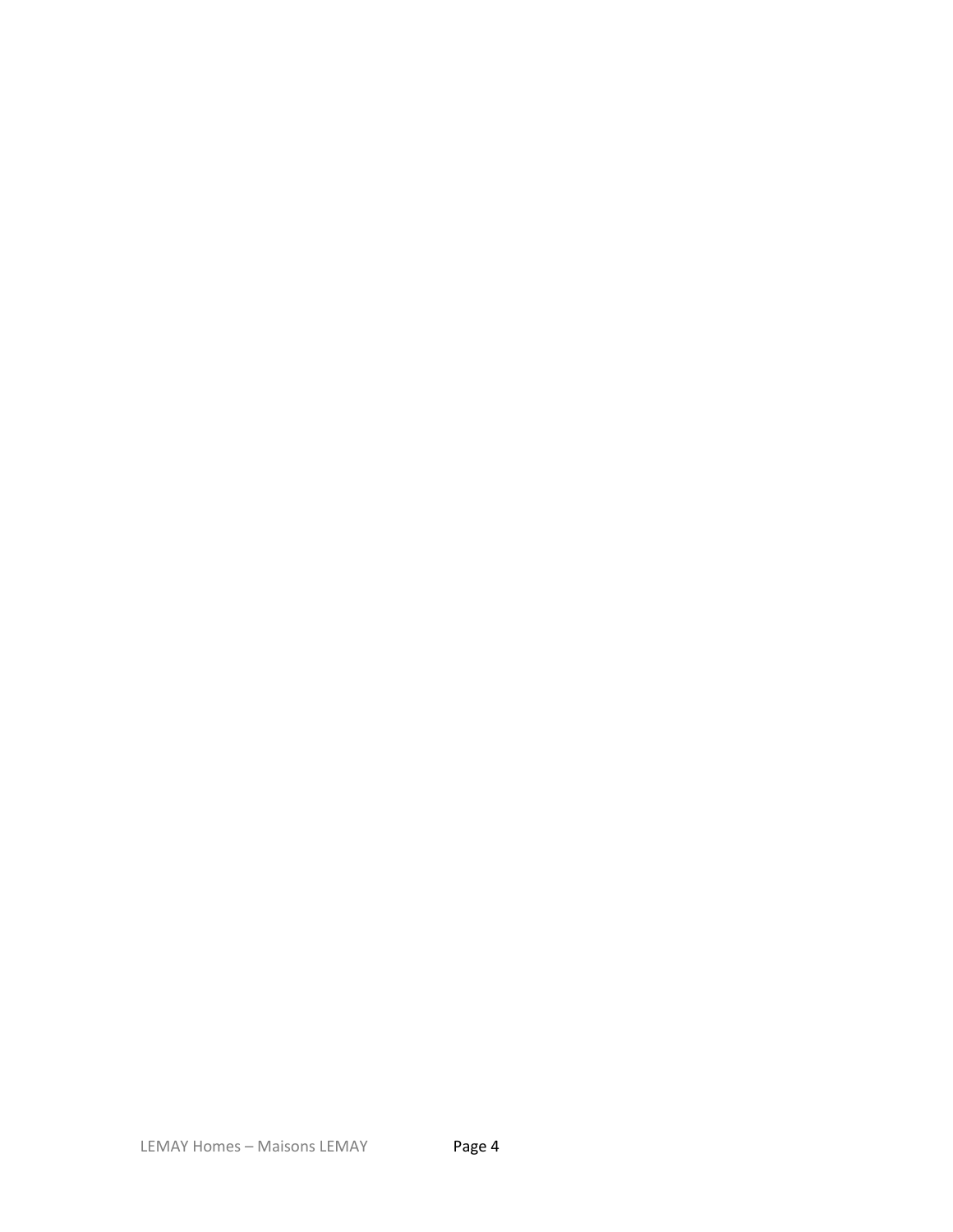# <span id="page-4-0"></span>**Introduction**

#### **Welcome to your new Lemay Home.**

Please find in this Homeowners Care Guide some general guidelines that highlight the most popular subjects regarding a new home and its maintenance. You must also refer to manufacturers' operation and maintenance manuals/guidelines for specific information regarding their products and/or systems.

Tarion's website link below also brings additional and valuable information regarding a new home maintenance as well as, what to inspect and which actions to take with each change of season: [https://www.tarion.com/homeowners/your-warranty-coverage/maintaining-your-new](https://www.tarion.com/homeowners/your-warranty-coverage/maintaining-your-new-home)[home](https://www.tarion.com/homeowners/your-warranty-coverage/maintaining-your-new-home)

Lemay Homes contact information and afterhours emergency contact is also included within. Further to this, there are also important sections which explain what constitutes an emergency and which specific type of urgent situation may require a new homeowner to use a self-chosen third-party company to do repairs still covered under the warranty.

#### E. & O.E.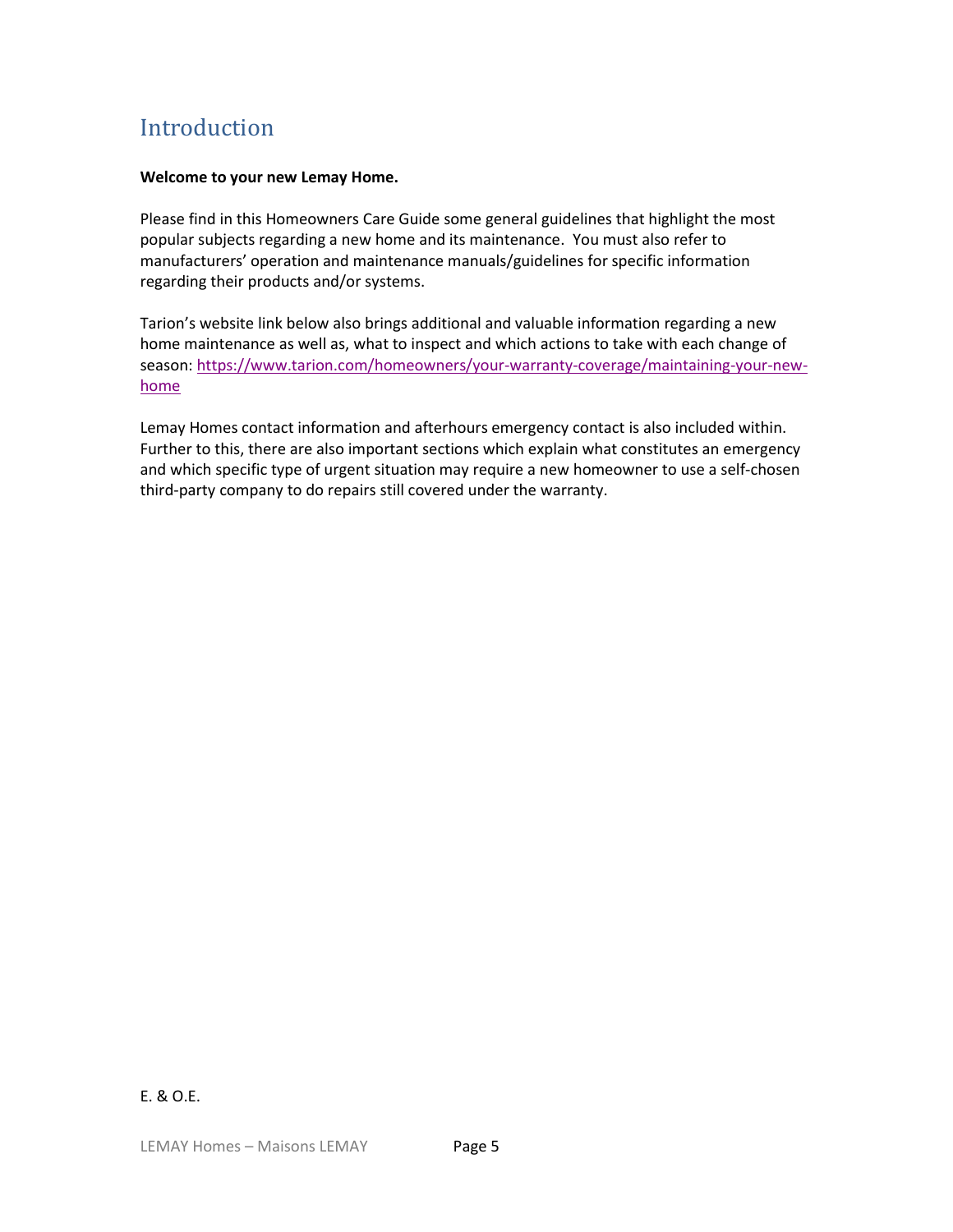## <span id="page-5-0"></span>**Service** - **Contact and information**

- **Email: [service@maisonslemayhomes.ca](mailto:service@maisonslemayhomes.ca)**
- **Hours of operation:** By appointment only. RSVP by email.
- **Letters and documents:** SEND by email.
- **Phone: 613-746-6430:** MESSAGES by email.

## <span id="page-5-1"></span>**URGENT\* Service only** –**Contact and information**

**\***PLEASE read the IMPORTANT following sections titled:

- "Urgent service **Important first steps to take**"
- "Urgent service Definition/**What constitutes an urgent service"**
- **Third-party company usage policy**

# Call and leave a message *(in English)* **613-746-6430 AND**

send an email titled "**Urgent**" to **[service@maisonslemayhomes.ca](mailto:service@maisonslemayhomes.ca)**

**\***When leaving your telephone message, **please speak slowly and clearly.**  Do not forget to **leave your contact information, address, and a brief description** of the urgent issue. Lemay Homes will call you back as soon as possible.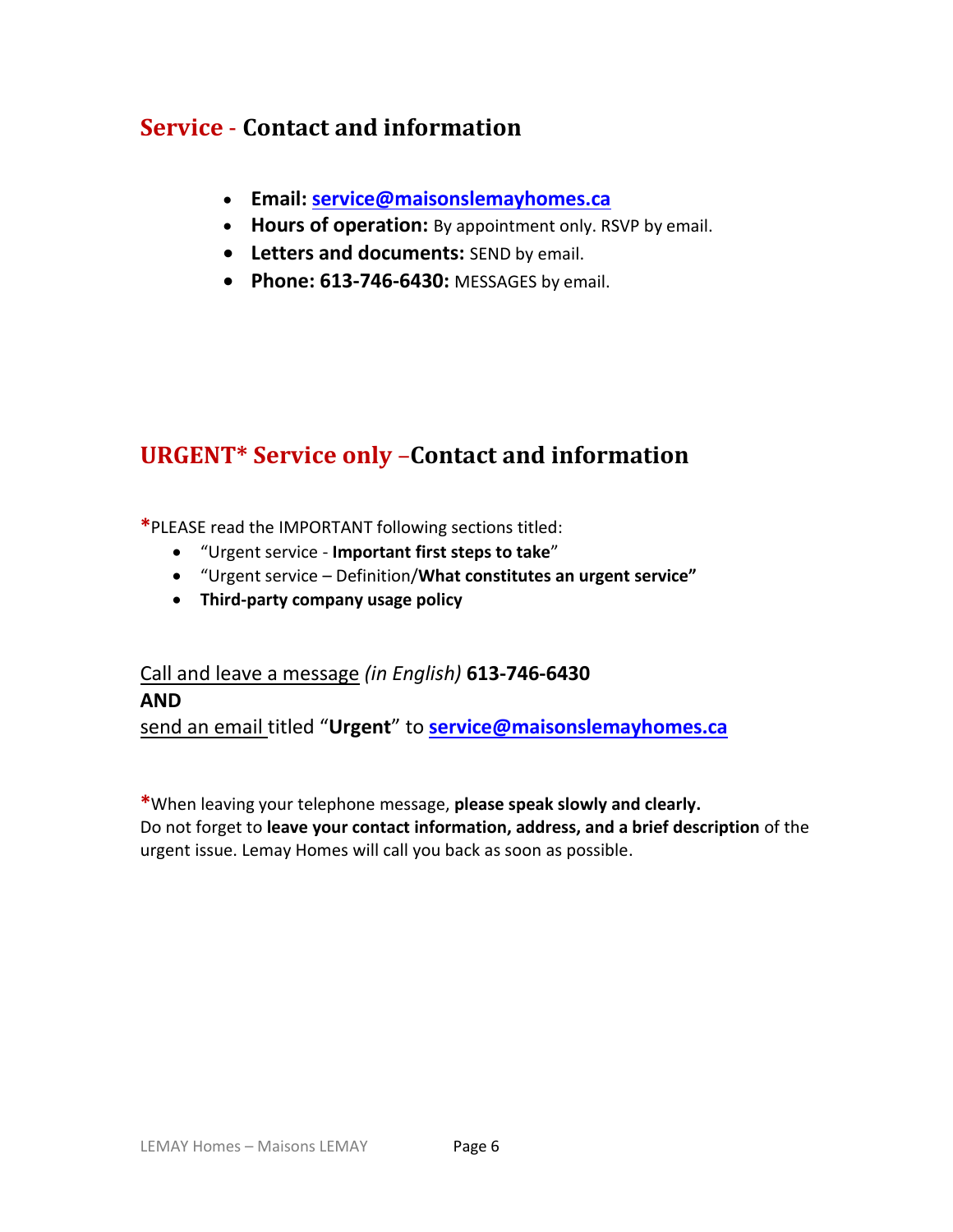## <span id="page-6-0"></span>Urgent service - **Important first steps to take**

#### **Step 1:**

- **If PLUMBING/WATER DAMAGE related:** *Immediately shut off the main water valve in your basement. Then proceed with the steps below.*
- **If GAS burning and/or GAS SMELL related:** *Stay calm. Immediately evacuate all occupants and pets out of the home.*
	- o *If you smell gas (no fire), if possible, leave the door open to ventilate the house.*
	- o *If gas is burning/there is a fire, from a neighbor's telephone, CALL 9-1-1.*
	- o *If you smell gas, from a neighbor's telephone, CALL the emergency "GAS" telephone number at* **Enbridge: 1-866-763-5427**

#### **Step 2:**

• **CALL** and **SEND an email as per Urgent\* service only** – **contact and information** listed on previous page.

#### **Step 3:**

**IF you fail to reach and communicate with a Lemay Homes representative** within a reasonable amount of time AND after following the steps above:

• **CALL Tarion for guidance** 1-877-9-TARION (**1-877-982-7466**) Mon-Fri 8am-5pm (EDT) [customerservice@tarion.com](mailto:customerservice@tarion.com)

#### **AND/OR**

• **CALL the appropriate sub-trade** as per following list. Refer to section titled "Urgent Service – Other sub-trade contact information".

**IF the problem is not related to any of the sub-trades** on the following list **and in the failure to reach and communicate** with Lemay Homes and/or Tarion,

• **CALL a Third-Party\* repair company of your choice** however, first read the following section titled **"Third-Party Company Usage Policy".**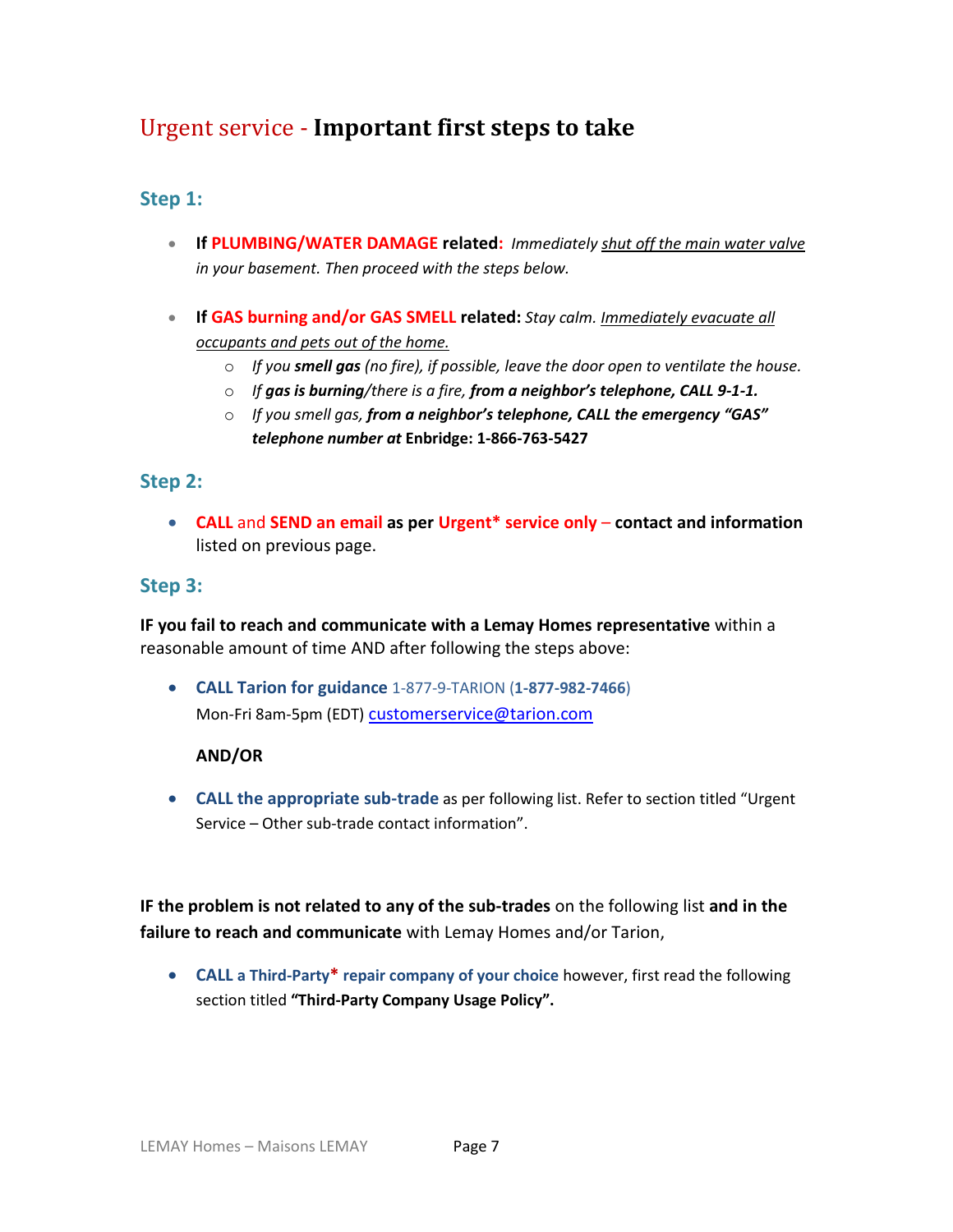## <span id="page-7-0"></span>Urgent Service – **Sub-trades contact information**

#### **PLUMBING:**

**Plumbing:** when there is a major risk of water damage, **immediately shut off the main entry water valve to the home located in the basement** or the appliance's water valve (if applicable):

• Axel Plumbing: **819 246-3520**

**GAS:** if e.g. you smell gas, have all occupants leave the home immediately and call from a neighbor's home the gas supplier in your region: Enbridge: **1-866-763-5427**

**HEATING/COOLING & WATER HEATER** (See sticker on appliances (also look on air exchanger/HRV))**:**

- **- PURCHASED water-heater &/or furnace:**
	- **(SEE STICKER ON APPLIANCE):** Parent Heating & Cooling: **613 739-4515**
- **- RENTED water-heater:**
	- **(SEE STICKER ON APPLIANCE):** Home Reliance Home Comfort: **1-888-837-1451**  EMAIL: [cambbuilderdesk@reliancecomfort.com](mailto:cambbuilderdesk@reliancecomfort.com)

#### **ELECTRICAL:**

**Electricity:** *if the whole neighborhood has lost its electrical supply*, call your region's electrical supplier: Ottawa Hydro: **613 738-6400** (Power outage and information: 613 738-0188)

**Electricity:** *if only your home experiences electrical problems***:** S & S Electric: **613 748-0432** (after regular hours select **option: 8** for 24h service)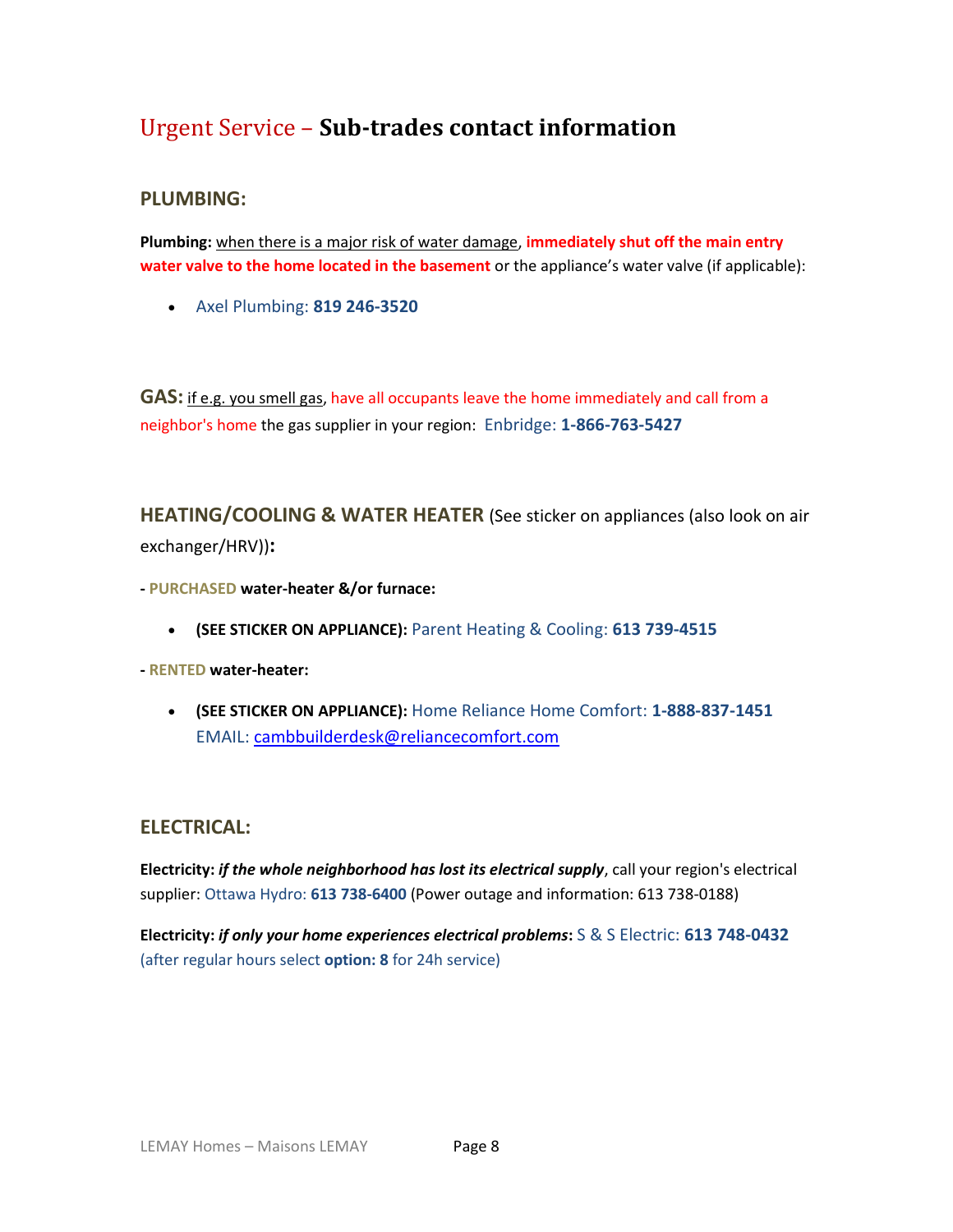### <span id="page-8-0"></span>Urgent service – **What constitutes an urgent service**

*(In reference to Tarion's HIP - Homeowners Information Package):* A warrantable deficiency within the control of your builder that, if not attended to immediately, would likely result in imminent and substantial damage to your home and/or substantial risk to the health and safety of its occupants. E.g.: Total loss of heat between September 15 and May 15; Gas leak\*\*; Total loss of electricity\*\*; Total loss of water supply\*\*; Total sewage stoppage\*\*; Plumbing leakage that requires complete water shut-off; Major collapse of any part of the home's exterior or interior structure; Major water penetration on the interior walls or ceiling; A large pool of standing water inside the home; Any situation that in Tarion's opinion makes the home uninhabitable for health or safety reasons.

*\*\*Emergency due to the failure of a municipality or utility are not covered under warranty.*

### <span id="page-8-1"></span>**Third-party company usage policy**

Homeowners are reminded to always contact Lemay Homes first for all service-related issues. Do not contact third-party service companies for non-urgent items still covered under warranty as Lemay Homes cannot be held responsible for these charges. In the event of a warranted urgent service when Lemay Homes cannot be reached, is not responding to your call and/or email in a reasonable amount of time, and the other previous steps have not yielded the help needed, this is a reminder that, as per the Tarion HIP (Homeowners Information Package), only the cause of the urgent problem may be repaired by a third-party service company of your choice. You must advise Lemay Homes Head Office and/or Sales Office at the very next opened business day to report the damage.

You may wish to know, however, that after the new home warranty period is over, the owner may certainly contact the sub-trade/contractor/service company of his/her choice as the charges are then part of the homeowner's responsibility.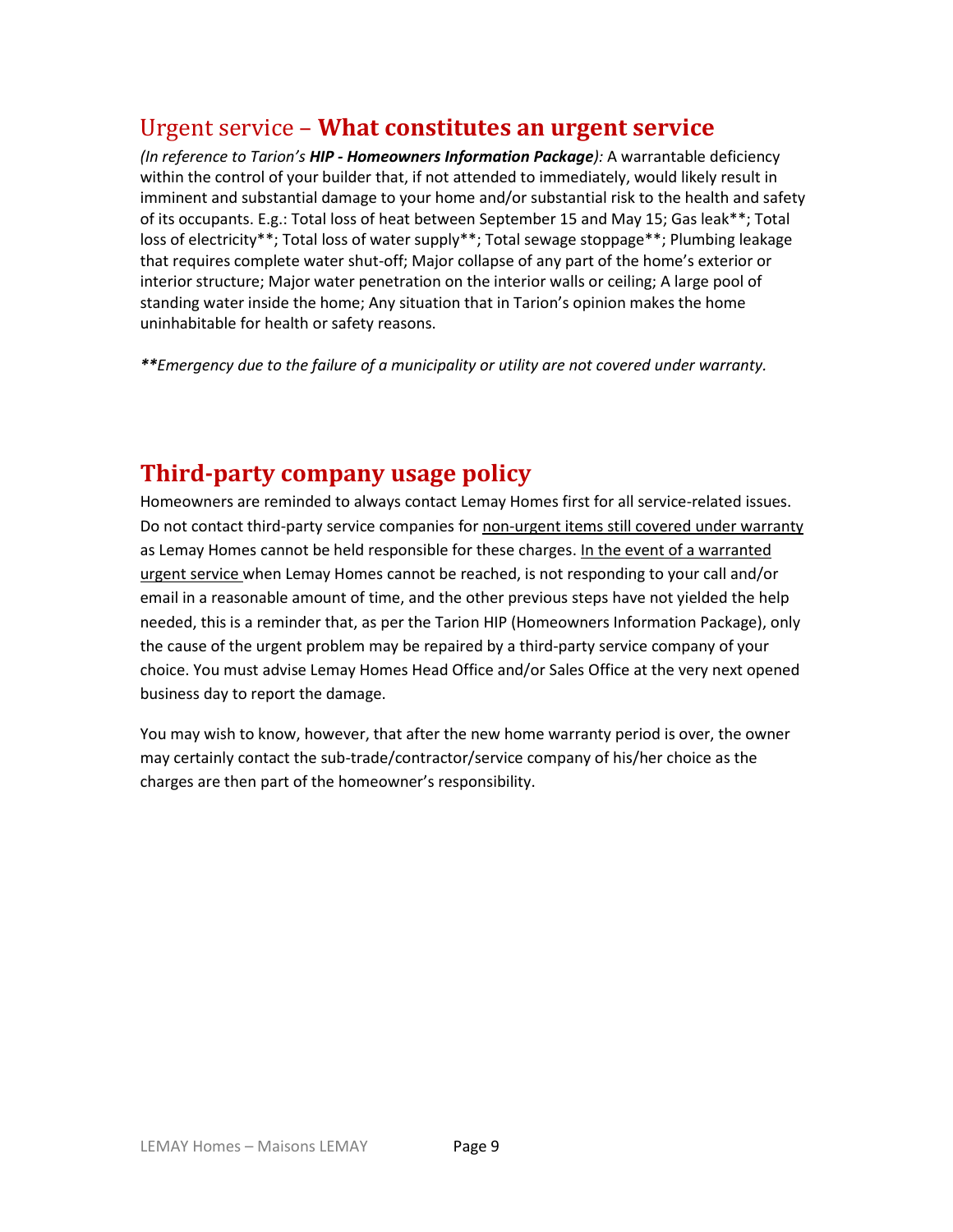## <span id="page-9-0"></span>**Air conditioner**

- Have your unit professionally serviced annually.
- Follow the manufacturer's instructions and maintenance guidelines.

### <span id="page-9-1"></span>**Air exchanger**

- Have your unit professionally serviced annually.
- Follow the manufacturer's instructions and maintenance guidelines.
- Clean or change the filter according to manufacturer recommendations. This will make the furnace/mechanical system more energy efficient and use less energy.
- Clean the exterior air intake.
- The air exchanger is an important ventilation component of an energy efficient home.
- The air exchanger should run continuously at low speed except during extreme exterior temperature conditions during which time it should be temporarily turned off until the extreme conditions have lifted.
	- $\circ$  E.g. During the warmer months, you may have to close the air exchanger during very hot and humid days and turn it back on during the evening when the exterior temperature and humidity drops down.
	- $\circ$  E.g. During the winter months, you may have to turn the air exchanger off if it is extremely cold outside but the next day, when the temperatures rise, the air exchanger must be turned on again.
- The high-speed setting of the air exchanger is generally only used for a short period of time when a quick fresh air exchange is desired after e.g., large gathering of people, extra cooking (or e.g., smell of fish) ...
- The air exchanger uses the furnace fan to circulate the air in the home hence requiring the furnace fan to run continuously.

## <span id="page-9-2"></span>Asphalt

- Obtain a vehicle street parking permit from your Municipality (if this is required by the Municipality and you have a vehicle that will need to be parked on the street) for the duration of the work period and curing time. (Note: This also applies for the preparation work and curing time for the cement street curbs.)
- The paved entrance is meant for cars or light utility vehicles but not for heavy loads such as trailers or large vehicles. Heavy loads will damage the asphalt surface. Sharp objects such as bicycle or motorcycle stands may sink in the asphalt especially during hot weather.
- Dry land steering your vehicle may leave wheel tire marks especially during hot weather.
- Salt & de-icing chemicals may damage the paved surface. Use sand or fine gravel instead.
- Gas and oil damages asphalt. Rinse and clean adequately immediately upon appearance of oil or gas stains.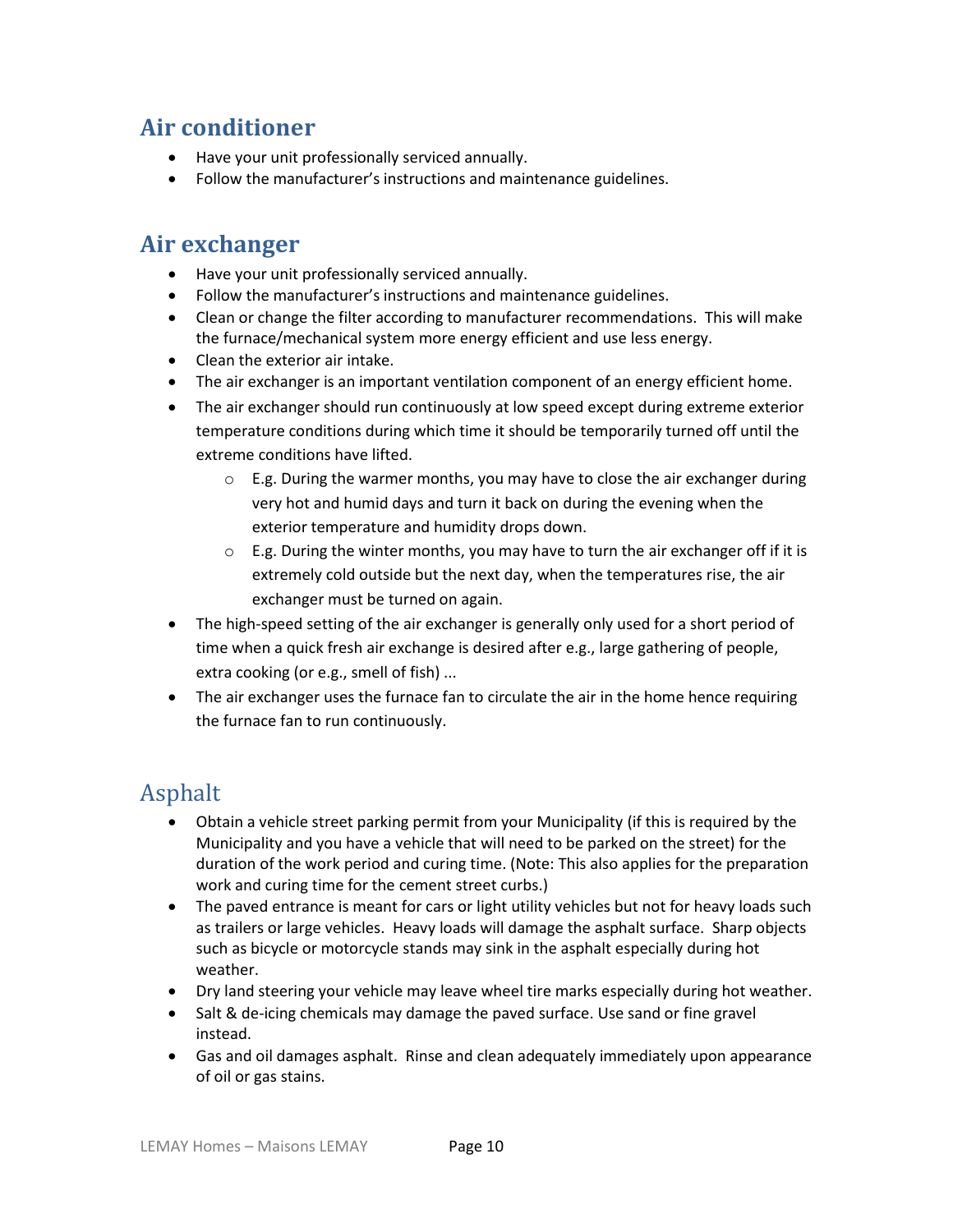## <span id="page-10-0"></span>Bathtubs and showers - acrylic

- Refer to manufacturer's maintenance guidelines. In general, use a mild nonabrasive solution, such as dishwashing liquid, to avoid scratching the acrylic surface. Some household cleaners are much too strong and may damage the acrylic by scratching and removing the acrylic's luster with repeated use.
- Regular caulking maintenance is also required to avoid water infiltration.
- REFER to the section titled "Caulking" for more related information.

### <span id="page-10-1"></span>Bathrooms

- Use fan continuously during baths and/or showers and leave on long enough afterwards to permit complete evacuation of humidity.
- Wipe water spills immediately.

### <span id="page-10-2"></span>Cabinets and countertops

Please find below some basic maintenance guides for cabinets and/or countertops made of wood, MDF (medium density fiber panels), Thermofoil/Laminates/Melamine, granite, quartz, Corian, butcher block.

#### **Each type of finish requires its own maintenance therefore it is best to refer to the manufacturer's recommendations.**

#### In general:

- o **Do not stand or sit on the countertop**
- $\circ$  Wipe spills immediately (to avoid staining of any type of surface and/or swelling in the case of laminated surfaces)
- o Use cutting boards
- o Use protective pads for hot items or appliances
- $\circ$  Avoid exposing the surfaces to harsh chemicals such as toilet bowl cleaners, drain cleaners, rust removers, ceramic cooktop cleaners, acidic or abrasive cleaners, oven cleaners, paint or varnish removers, products containing acetone (nail polish remover) which may mark or permanently damage the surfaces. In the event of such a spill, wipe off the excess of the product immediately and rinse several times with water, using the appropriate safety measures to avoid injury.
- o Cabinet interiors should be cleaned with a damp cloth and dried immediately with a dry soft cloth.

Please find below some maintenance guidelines for some finishes:

- **WOOD & MDF:**
	- $\circ$  All wood surfaces require proper climate control. Excessive humidity is every surface's worst enemy.
	- o **REFER to the section titled « Humidity – The Control of Relative Humidity» for more related information.**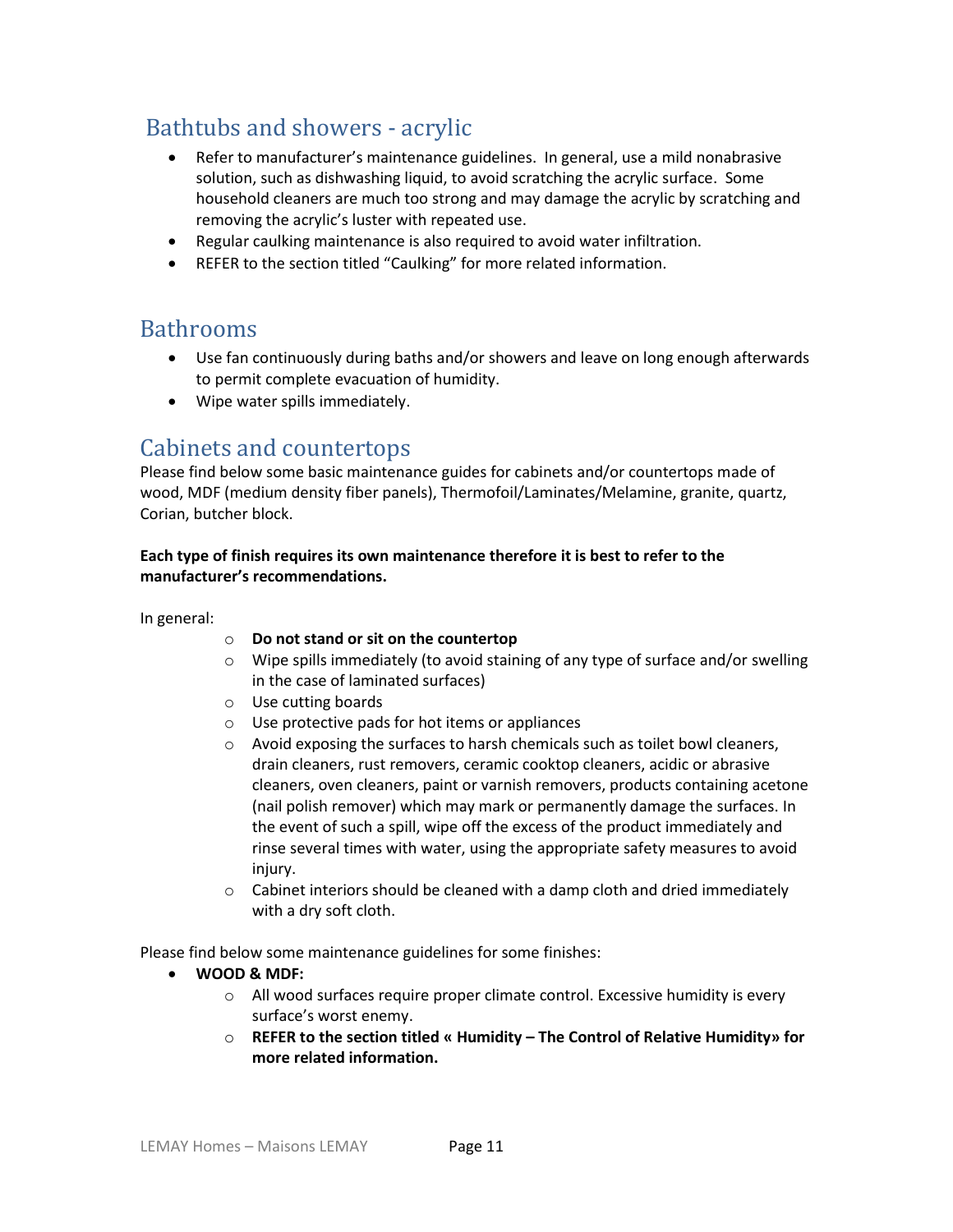$\circ$  Regular cleaning of wood surfaces must be done with a clean, damp cloth and dried immediately with a dry, soft cloth. (Do not use detergents, strong soaps, abrasives, or self-polishing waxes.)

#### • **THERMOFOIL/LAMINATE/MELAMINE:**

- $\circ$  Laminate countertops are not as durable as granite, quartz or solid surface materials thus common sense is required to avoid serious damage.
- $\circ$  Regular cleaning of thermofoil doors should be done with a mild soap and water solution and dried immediately with a dry, soft cloth.
- $\circ$  For daily cleaning of laminate countertops simply wipe with a soapy cloth and immediately wipe off any remaining residue and excess liquids with a dry cloth.
- o Avoid moisture/water/liquids on countertop seams, joints, backsplashes and sink &/or faucet openings. Dry moisture/Remove liquid spills immediately with a dry cloth.
- o Wipe up standing water/liquids immediately; to prevent from seeping around sinks, faucets, backsplashes, or seams/joints, as this may cause the material to swell, lift or separate.
- o Kettles, toasters, toaster ovens, and other heat generating accessories cannot be placed under cabinetry when in use. Also, keeping the dishwasher door open after a hot cycle wash is not recommended. Prolonged heat exposure will cause de-lamination.
- $\circ$  Laminated cabinets and countertops are not heat resistant; therefore, do not expose them to direct heat (e.g. teapot, frying pans) or heat-generating appliances (e.g. toaster under upper cabinets which may damage upper cabinets; electric skillets/crock pots directly on the countertop). Always make sure that toaster and/or other heating appliances are not under any cabinets when in use, and/or use protective pads under hot appliances, teapots, etc.
- o Do not put hot items directly on the laminated surface, always use protective pads.
- $\circ$  Use a cutting board for all food preparation. Do not cut directly on countertop.
- o Do not stand or sit on the countertop.

#### • **GRANITE:**

- o There is no warranty on the stone itself, it is a natural product and sometimes will contain fissures and small cracks that do not affect the integrity of the stone. Defects in workmanship are covered by each supplier's warranty.
- $\circ$  Contact our local distributor for professional assistance if you experience any scratches or chips. Some stones are softer and more porous than others and are more susceptible to stains and scratches.
- o Remove watermarks simply by wiping with liquid soap and damp cloth.
- o DO NOT USE any abrasive cleaners or harsh chemicals for day to day care.
- $\circ$  Granite withstands heat well beyond what other surfaces can, but certain stones may be susceptible to thermal shock and cracking if high heat is suddenly applied to an area. However, be advised that heat transmitted to granite will hold its temperature long after the removal of the heated cookware. Protective pads are recommended to prevent potential burns.
- o We recommend you do not cut on your granite surface as it can scratch. It is always advisable to use a cutting board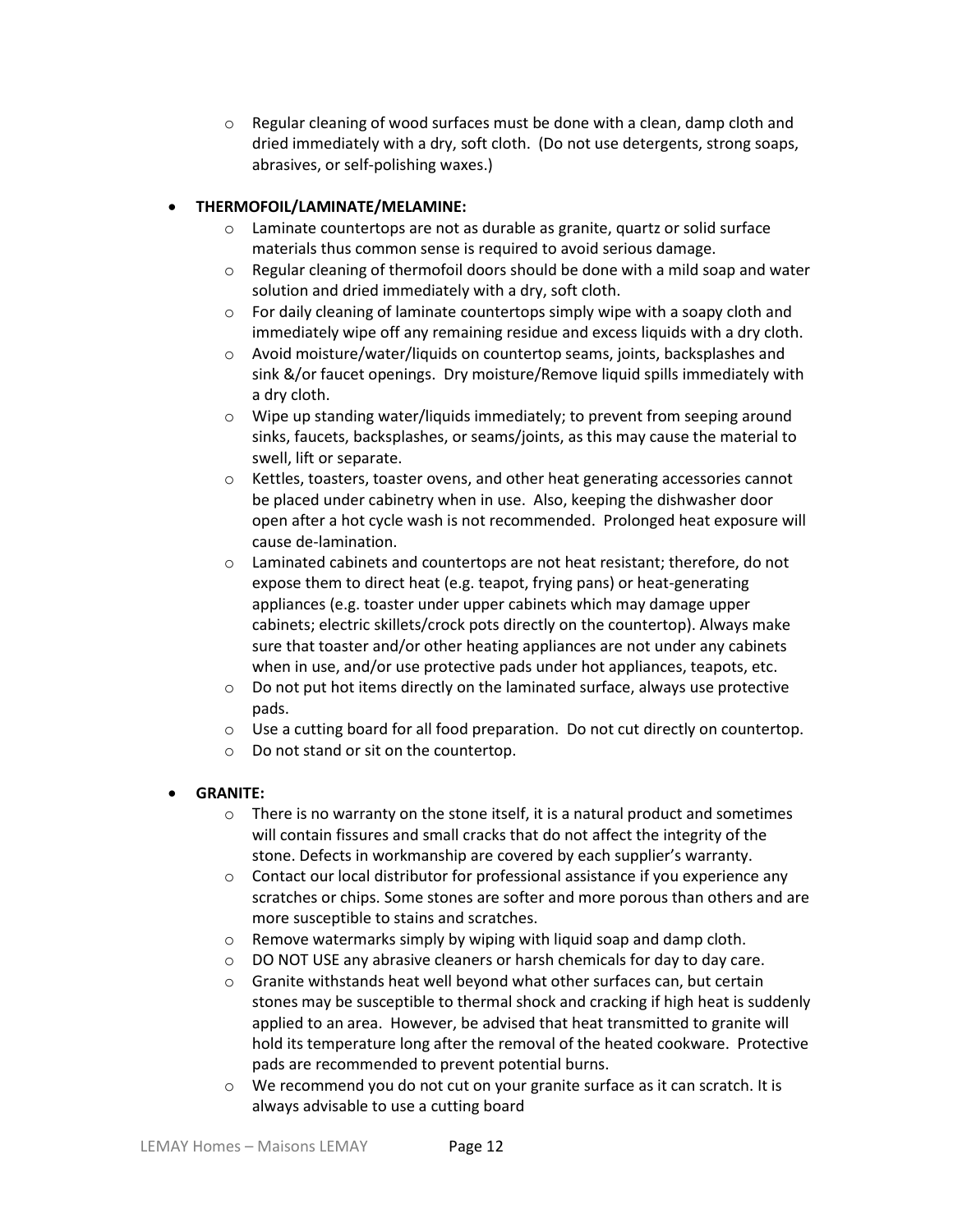- $\circ$  Do not apply extra weight to your granite top. Standing on the surface to reach higher placed objects or leaning on areas that have been cut out for sinks, cooktops etc., may result in cracking.
- o Do not stand or sit on the countertop.

#### • **QUARTZ :**

- $\circ$  Although quartz is a highly durable manufactured product, it may be damaged if misused.
- $\circ$  Quartz is a manufactured product typically made up of 93% Quartz and 7% resin. Defects in product and workmanship are covered by each supplier's warranty.
- o Remove watermarks simply by wiping with liquid soap and damp cloth.
- $\circ$  DO NOT USE any abrasive cleaners or harsh chemicals for day-to-day care.
- o Contact our local distributor for professional assistance if you experience any scratches or chips.
- o Quartz will withstand heat well but may be susceptible to thermal shock and cracking if high heat is suddenly applied to an area. It is important to note that quartz is a poor conductor of heat. This means that an area introduced to heat will hold its temperature long after removal of heated cookware creating a potential for burns. Protective pads are recommended.
- $\circ$  We recommend you do not cut on your quartz surface as it can scratch. It is always advisable to use a cutting board.
- $\circ$  Do not apply extra weight to your quartz top. Standing on the surface to reach higher placed objects or leaning on areas that have been cut out for sinks, cooktops etc., may result in cracking.
- o Do not stand or sit on the countertop.

#### • **CORIAN:**

- $\circ$  Soapy water or ammonia-base cleaners will remove most dirt and grime.
- o Avoid exposing Corian surface to strong chemicals such as paint remover and oven cleaner. If contact of such chemicals occurs, rinse away quickly with water.
- o Scratches: Contact your local distributor or visit their website at [\(www.corian.com\)](http://www.corian.com/) for more information.
- o Protective pads are recommended for prolonged exposure to hot items.
- o Use a cutting board for the preparation of food.
- o Do not stand or sit on the countertop.

#### • **BUTCHER BLOCK:**

- $\circ$  Wash with lukewarm water do not submerge in water and immediately wipe dry.
- $\circ$  Apply a fresh coat of mineral oil, or Beeswax meant for butcher block tops monthly, or as needed.
- o Do not place hot items on surface
- o Do not allow water spills or other liquid to sit on surface for a period. Wipe immediately.
- o Cutting on the top will mark the surface.
- o There is no warranty when installing a sink in a solid wood top.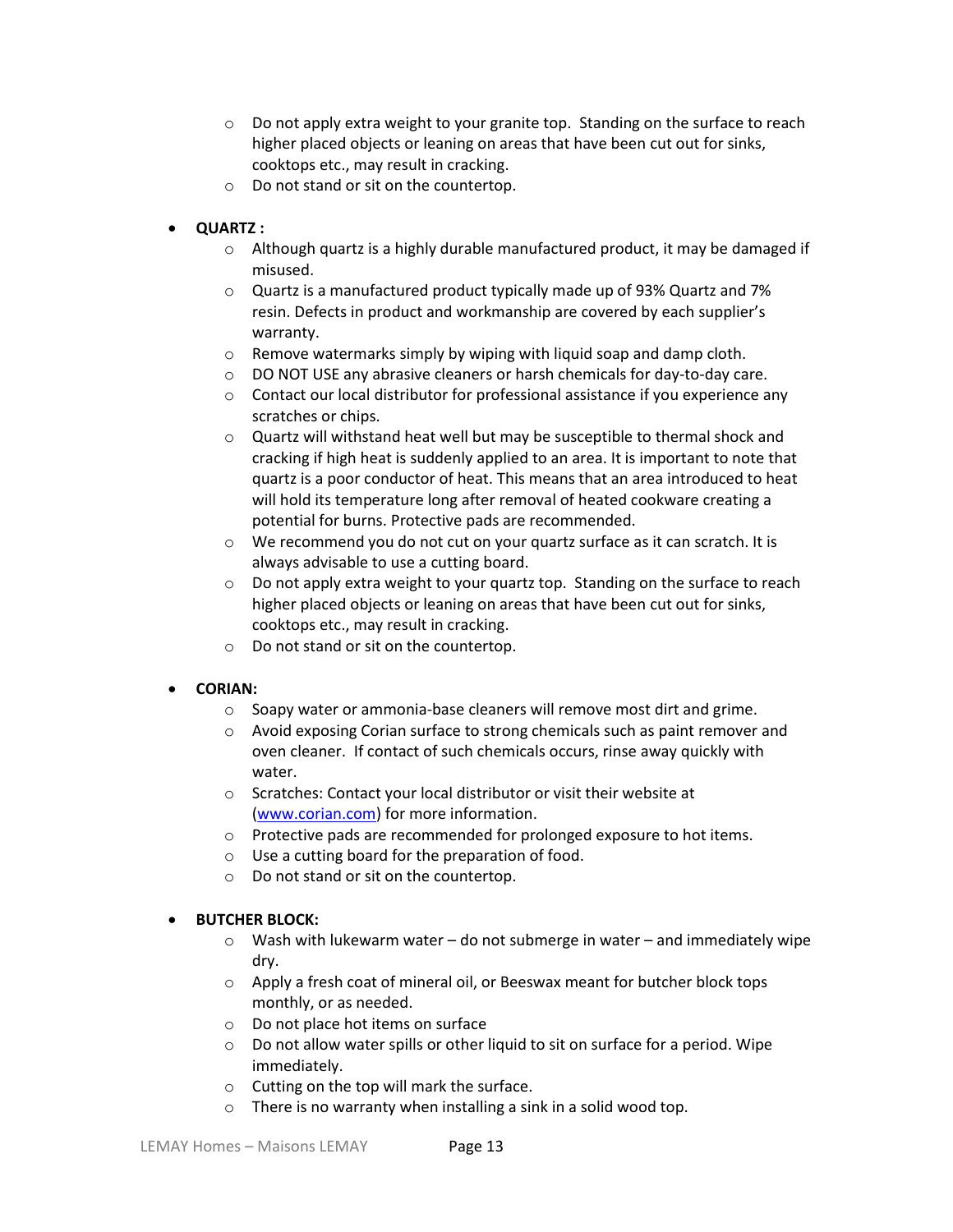## <span id="page-13-0"></span>**Caulking**

- Regularly maintain the interior caulking around faucets, sinks, bathtubs, and showers to prevent water infiltration.
- Regularly maintain the exterior caulking around doors and windows, air exhausts, electrical outlets, garage frame, etc. Repair as required to prevent water infiltration.

### <span id="page-13-1"></span>Cement

• Salt & de-icing chemicals do not agree with cement surfaces. They cause scaling of the surface. Use sand or fine gravel instead.

## <span id="page-13-2"></span>**Condensation**

Moisture is present in all homes, but when it becomes excessive, homeowners need to take immediate action to protect their new home investment.

#### **Refer to the section titled** *"HUMIDITY - The Control of Relative Humidity"* **for more related information.**

Condensation is water that forms when warm, moist air or excessive humidity levels hit a cooler surface in a room such as a window, an interior doorknob that is located on an exterior door, a cold water pipe, and/or basement concrete walls.

- Cold weather and condensation (for example- windows in the winter) can easily be fixed with these few tricks:
	- o Limit the quantity of plants in the home
	- $\circ$  Verify dryers air exhaust pipe to assure proper connection and that they are free of laundry lint
	- o Avoid lowering the interior temperature too low
	- o Avoid stock piling firewood in the basement
	- o Use kitchen and bathroom fans when cooking and showering/bathing and until all moisture is eliminated in the room.
	- o Avoid extended showers.
	- $\circ$  Avoid fully closing blinds down by leaving a gap at the bottom of the window or closing curtains during the evening to permit air circulation on the glass surface of the window. This will prevent condensation/frost build up.

## <span id="page-13-3"></span>Eavestrough

- Some homeowners may choose to have eavestrough installed. In this case, it is important that they be forewarned that eavestrough may be a source of water infiltration due to ice buildup. In such instances, this may cause damages to the roofing and even void its warranty.
- If the homeowner decides to have eavestrough installed, here are a few pointers to keep in mind: 1) For multiple roof levels, drain upper roof water directly into the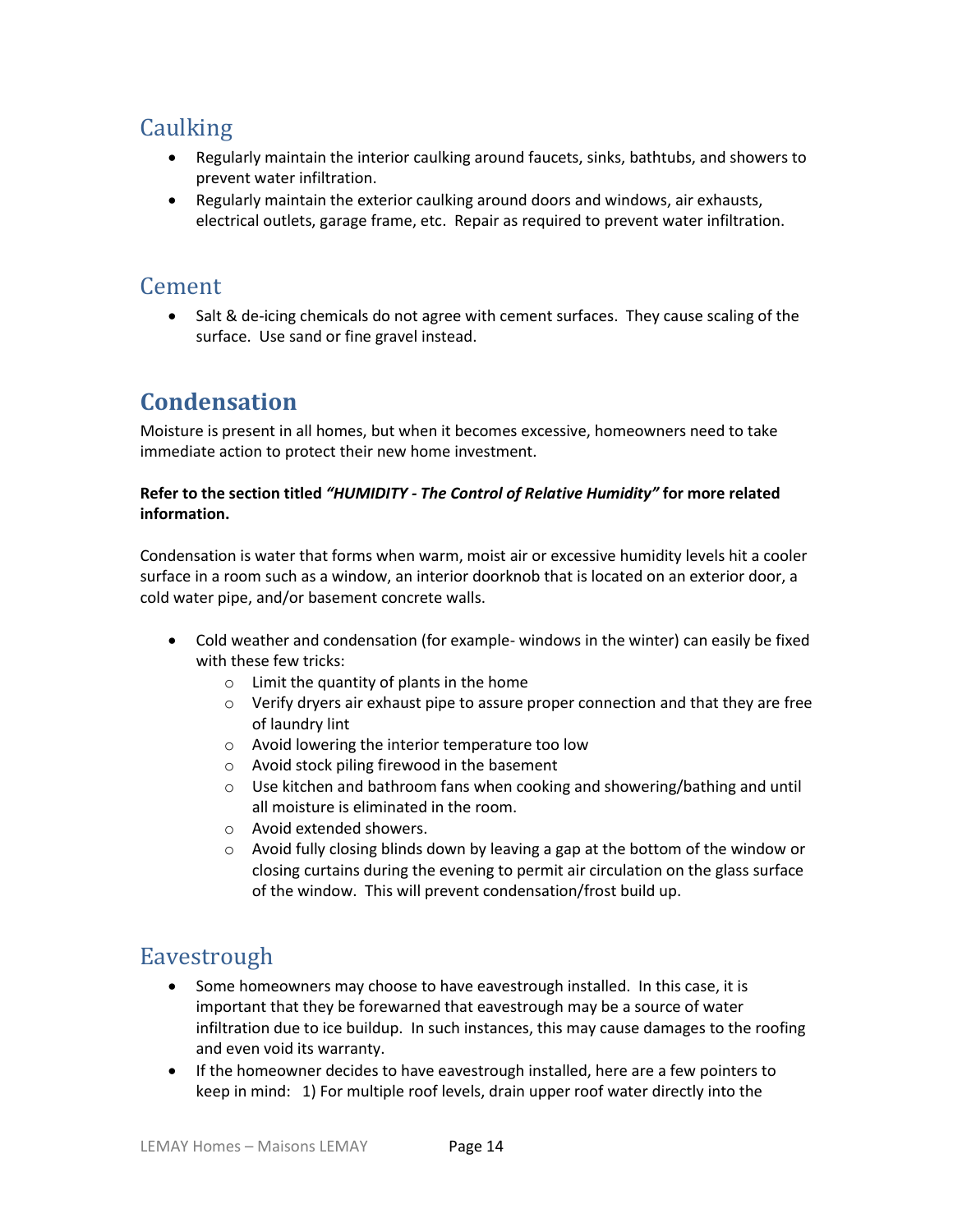eavestrough or to the ground. Do not drain water onto a lower roof since this may cause a premature deterioration of the roof. 2) The downspouts must drain the water as far away as possible from the foundation and far from the garage door sill and the asphalt driveway. 3) Clean leaves and debris from the eavestrough on a regular basis to prevent blockage and/or, ice or water buildup. 4)Consider installing a heated wire in the eavestrough to prevent ice build-up (check with the supplier if your eavestrough permit such an application).

### <span id="page-14-0"></span>Electrical

- GFI outlets (bathrooms): All outlets are interconnected among bathrooms, if one outlet in one of the bathrooms jumps then this affects all bathroom electrical outlets. Therefore, find the bathroom that has the "Reset" outlet and activate accordingly.
- GFI outlets (exterior): All exterior outlets are interconnected, if one outlet jumps then this affects all exterior electrical outlets. Therefore, find the exterior outlet that has the "Reset" outlet and activate accordingly. If this does not activate the outlet, then you must proceed to the electrical panel in the basement to reset the circuit breaker. First, put the circuit breaker to « OFF », wait 1 minute, put breaker back « ON » and wait 1 minute before plugging electrical appliance back in the exterior electrical outlet.
- Electrical panel circuit breakers: When one or more electrical outlets do not work, then you must proceed to the electrical panel in the basement to reset the circuit breaker. First, put the circuit breaker to «OFF», and then back to « ON » all the while making sure that the breaker is completely brought to its furthest position.
- Note: Some defective electrical appliances are often the cause of circuit breaks. Repair or replace the appliance in such cases.
- Smoke detectors: Clean regularly; dust can activate the alarm. Also, sometimes during the night, small insects may be the cause of the activation of the smoke detector alarm.

#### <span id="page-14-1"></span>Faucets – Exterior **(SEE « Maintenance to do in Fall »)**

## <span id="page-14-2"></span>Fireplace (Natural gas)

- Have your unit professionally serviced annually.
- Refer to users' manual for more details and specifications.
- Do not clean fireplace window with household cleaners. A product such as *Imperial Kel Kem* is a product specifically made for this use. This type of product is available at your nearest hardware store but refer to users' manual for specific recommendations.
- Remember that the first ignition of the season may require numerous tries before the pilot light turns on. Time is needed to let the natural gas reach the ignition.

## <span id="page-14-3"></span>Floors (Ceramic)

- Follow manufacturer's maintenance care.
- Do not wash with an abrasive cleaner as this may dull and wear the surface. Use a product recommended by the manufacturer.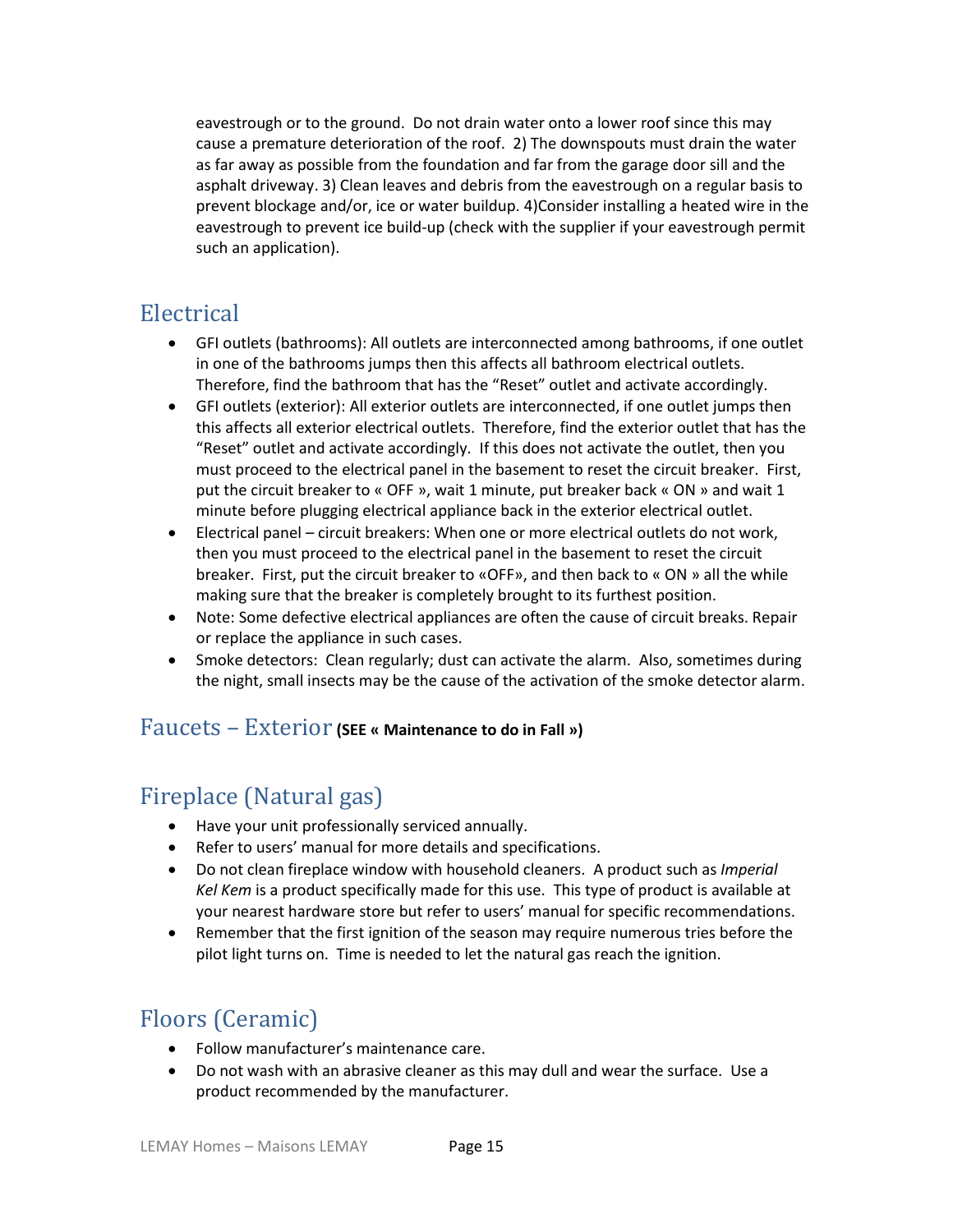• Hairline cracks in the grout is normal due to slight movement of the wood in the subfloor.

## <span id="page-15-0"></span>Floors (Hardwood)

- Follow manufacturer's maintenance care.
- It is very important to control the level of humidity in the home to preserve the beauty of hardwood floors. **REFER to the section titled "HUMIDITY – The Control of Relative Humidity" for more related information.**
- Stilleto high heel shoes, heavy furniture, the sliding of furniture, or other sharp objects such as small rocks can leave indentations in the hardwood floor. Use floor protectors on the feet of furniture.
- Put protective pads under furniture legs to avoid scratches.
- Wipe up spills before they are absorbed in the wood.
- Use a manufacturer approved vinyl rug underlay if putting a rug over the hardwood floor. Rubber, foam back or plastic mats may discolor the hardwood floor.

### <span id="page-15-1"></span>Floors (Other e.g., Vinyl no wax resilient, laminate, etc.)

- Follow manufacturer's maintenance care.
- Put protective pads under furniture legs to prevent scratches, dents, or cuts.
- Do not use mats or rugs with a rubber or latex backing since these backings may permanently discolor the floor
- Wipe up spills before they are absorbed in between floor seams, baseboards, or trims.
- Use only cleaning products that are recommended by the manufacturer. Harsh and other types of cleaners may cause dullness and discoloration; these may also make the vinyl become hard and brittle.

## <span id="page-15-2"></span>Floors (Carpet)

- Follow manufacturer's maintenance care.
- **ATTENTION \*\*especially for berber type carpets:** 
	- o **Use the appropriate vacuum cleaner attachment that will not snag the fibers**, as recommended by the manufacturer**.** Usually this means, **DO NOT use a vacuum rotating beater bar/brush, especially on carpet joints or near carpet cuts** usually located near wall baseboards or floor transitions because if you snag a strand and break it the whole row may come unraveled.
	- o Never walk with high heels, keep pets off it with their claws.
	- o Do not drag your furniture or other objects.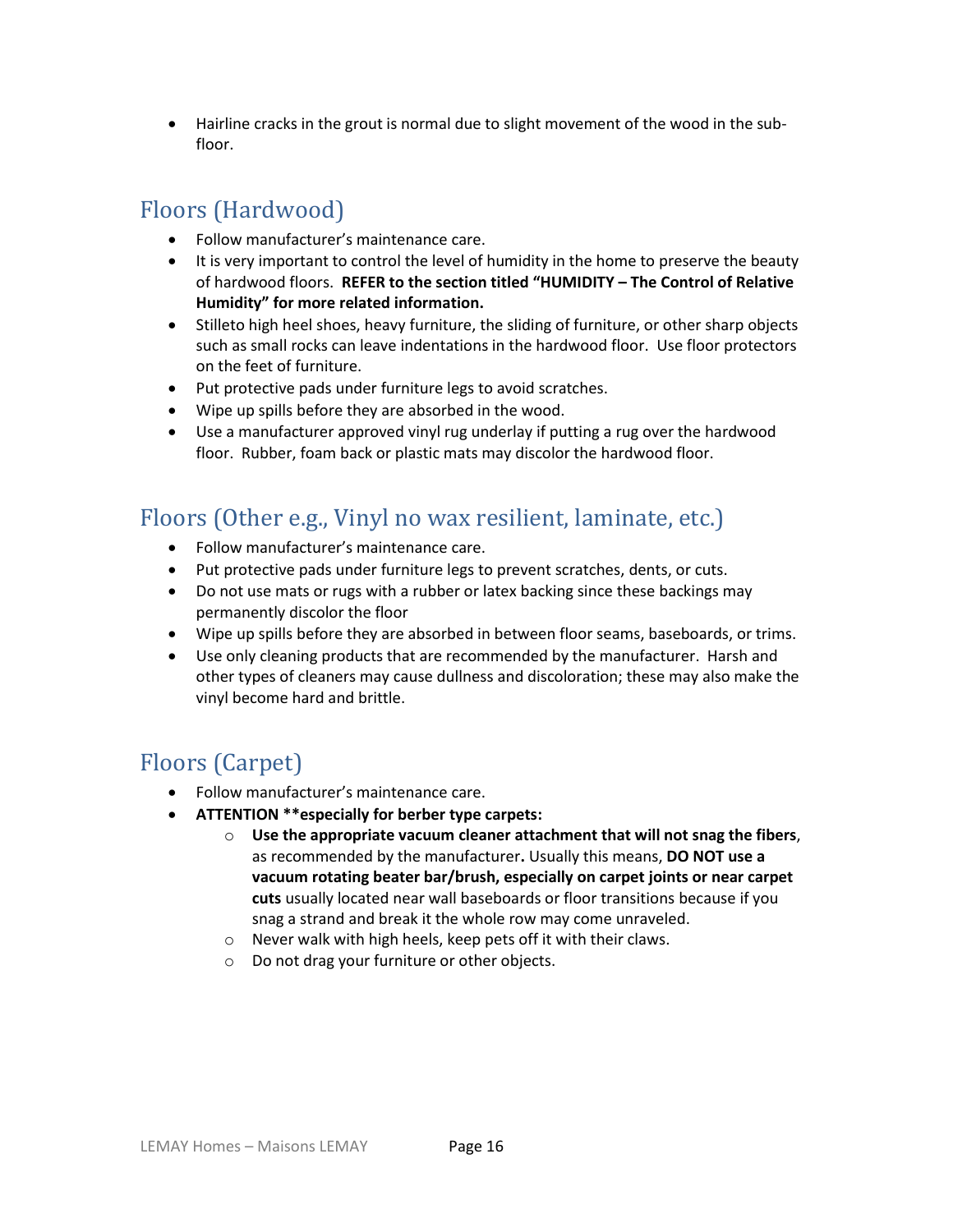$\circ$  Berber type carpets are made in one continuous loop a bit like a wool sweater, if you pull on one strand then one or a few rows can or will unravel.



o If a strand does come loose and/or unravels, follow a manufacturer's suggested repair method. Usually, temporarily glue down strand before any further damage is done until a proper repair can be done.

## <span id="page-16-0"></span>Frame (Wood)

- During construction kiln-dried lumber was used for its framing. However, the percentage of moisture in wood fluctuates during the home's first heating season thus the shrinking of materials may be the cause of certain occurrences that do not adversely affect the structural integrity of the home. Here are some of the possible occurrences for the drying of materials:
	- o thin cracks appear exposed wood « joists &/or beams »
	- o small gaps between cabinets and walls
	- o minor joints may open in door and window trims, baseboards, and walls
	- o small gaps may appear between fireplace mantel and walls
	- o squeaks of floor underlay, wood flooring and/or stairs may occur
- These types of occurrences are easily fixed by concealing with latex caulking, putty, or filler. Your nearest hardware store will be able to suggest the best material to use to conceal these occurrences.

### <span id="page-16-1"></span>**Furnace**

- Have your unit professionally maintained on a yearly basis to assure no unpleasant surprises during the heating season.
- Follow manufacturer's instructions and maintenance guidelines.
- Clean or change the filter regularly as per manufacturer's recommendations. This will make the furnace more energy efficient and use less energy.
- Leave furnace fan running continuously (versus automatic setting) as this is an important component for proper air circulation in the home.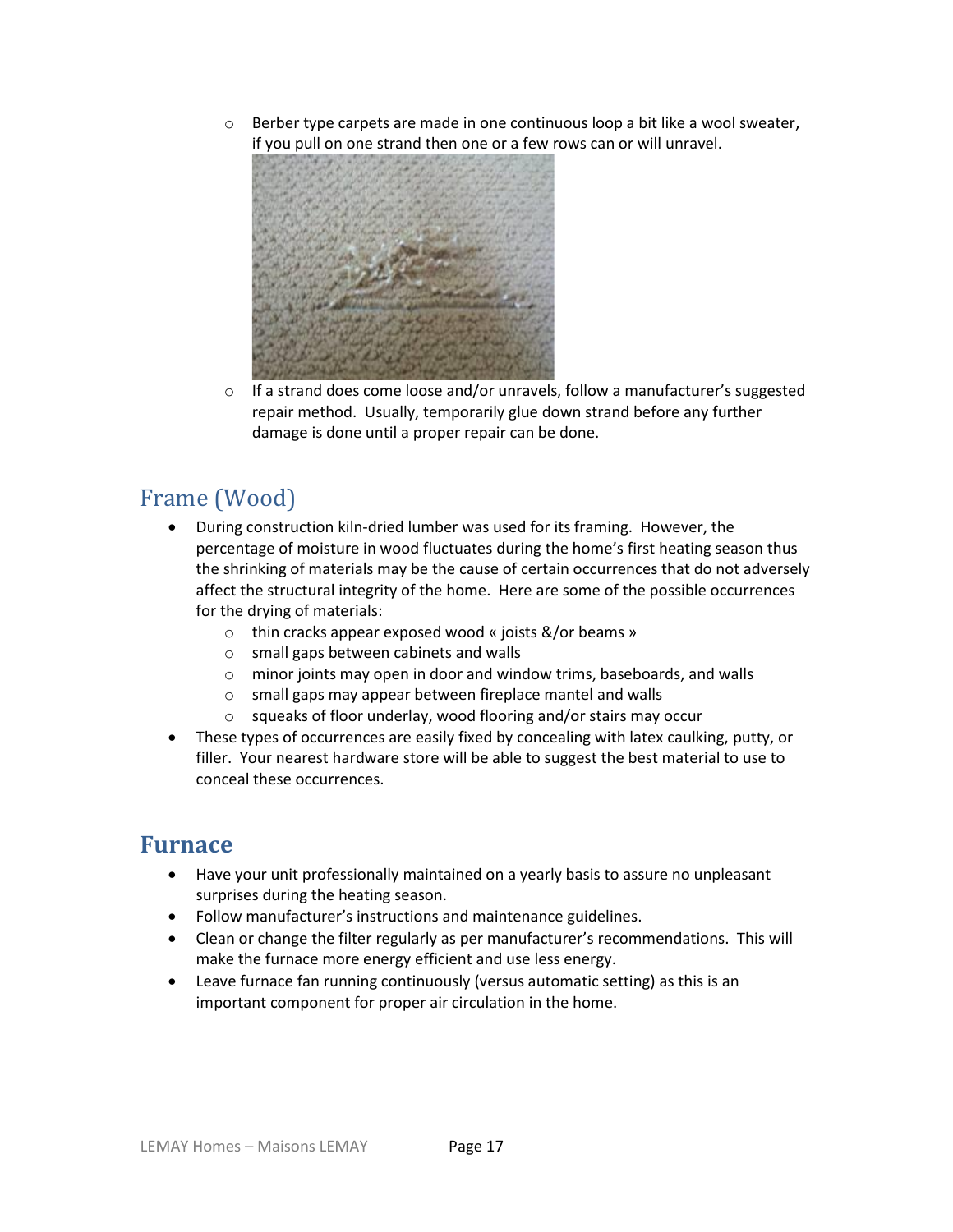### <span id="page-17-0"></span>Garage

• Lubricate the door system (as per manufacturer's recommendations and using appropriate product) to promote a smooth and quiet operation. This action will improve the lifespan of the door system.

## <span id="page-17-1"></span>**Humidity – The Control of Relative Humidity**

Refer to the section titled *"CONDENSATION"* for more related information.

Moisture is present in all homes, but when it becomes excessive, homeowners need to take action to control it and protect their new home investment. But it must also be noted that lowering the relative humidity too low may also affect items in the house such as, but not limited to, shrinkage cracks in trim, drywall, and hardwood flooring.

A **hygrometer** is an instrument that will help you **to monitor the relative humidity** in your home therefore it is highly recommended that you purchase, use, and refer to the readings periodically. This is an inexpensive tool available at most hardware stores.

Relative humidity is the amount of moisture/water vapor present in the air. It comes from many sources: cooking, baths/showers, laundry, dishwashing, human or pet presence (breathing/body perspiration), indoor plants, new building materials which contain a lot of humidity (such as lumber, plaster, cement, grout and masonry which continue to dry for the first twelve months after construction).

**Homeowners may also see more condensation in new homes** because, **in the interest of energy efficiency**, new building materials and techniques in weather-stripping, insulation, vapor barriers, etc., are used. Consequently, **exterior air is kept out, also locking interior moisture inside the home.** As a result, **moisture/condensation** created in bathrooms, kitchens, laundry room and occupants **no longer flow to the outside, unless mechanically ventilated**.

Close attention to the relative humidity level is a very important aspect of home maintenance for the benefit of its inhabitants, all wood surfaces such as hardwood floors, cabinets, furniture and sub-floor, and for the protection of your new home investment.

Homeowners should not ignore condensation/humidity. Your damp basement and foggy windows are giving you signals to reduce the indoor humidity before they cause problems that require highly expensive repairs. High humidity can damage building materials and cause mold growth.

| <b>SIGNS OF EXCESS HUMIDITY</b> |                                   |  |
|---------------------------------|-----------------------------------|--|
| Water behind basement wall      | <b>Condensation on cold water</b> |  |
| insulation                      | $\bullet$                         |  |
| Damp concrete floors and walls  | pipes                             |  |
| $\bullet$                       | • Condensation on windows         |  |
| Wet stains on floors and walls  | <b>Musty smells</b>               |  |
| $\bullet$                       | <b>High humidity levels on</b>    |  |
| (e.g. baseboards)               | hygrometer                        |  |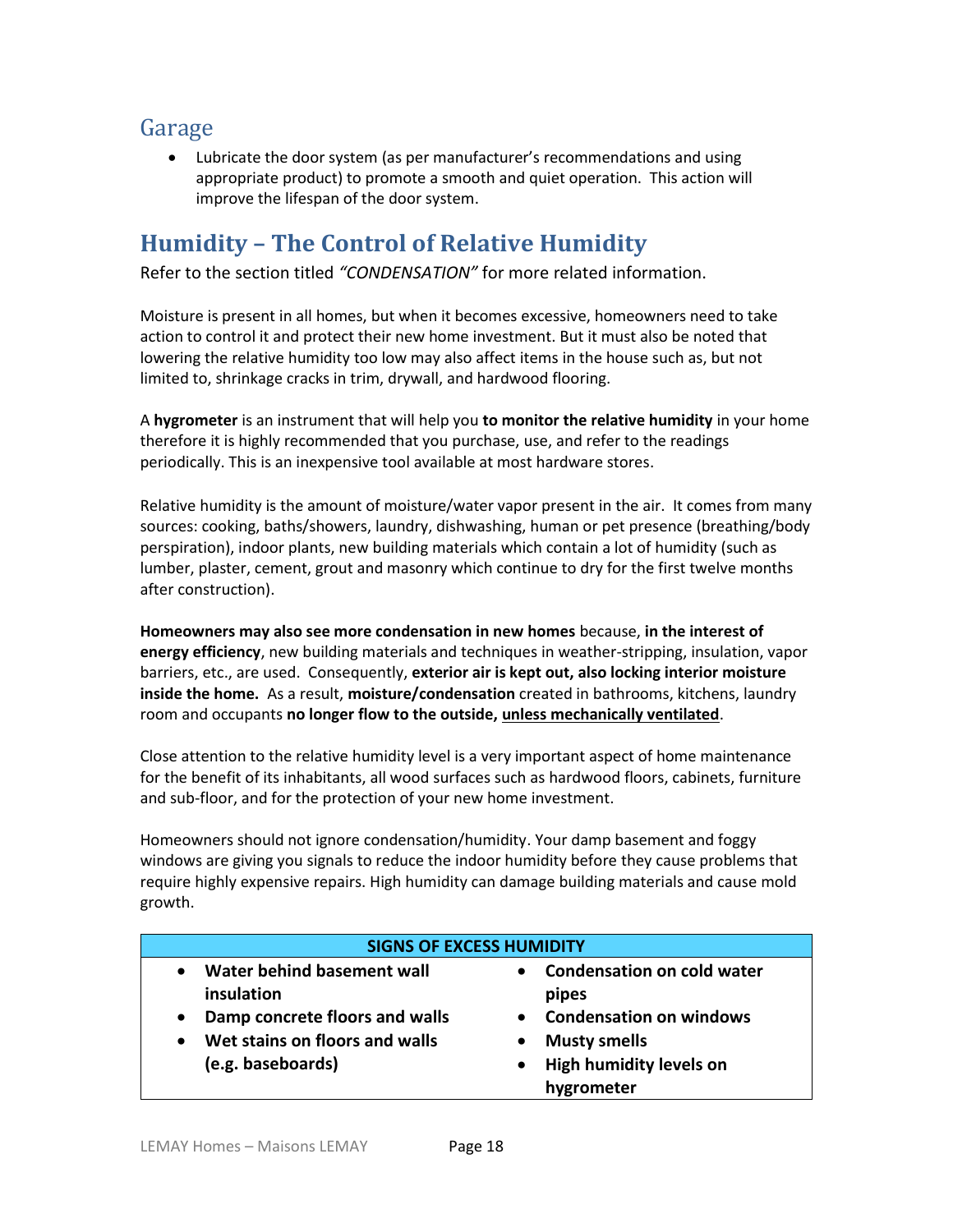#### **In general:**

- The ideal relative humidity for health and comfort is about 40-45% during the winter and should not exceed 60% in the summer.
- **Purchase, use, and refer to a hygrometer** on each floor in your home (especially for the basement and main floor).
- **Adjust/use the ventilation/air exchanger/fans in bathroom or kitchen/mechanical equipment fans/heating/cooling/humidifier and/or dehumidifier in the home to keep the relative humidity in the normal range.**
- During spring, summer, and early fall months, when the basement humidity levels are at their highest (**EVEN AFTER THE FIRST YEAR**), a dehumidifier must be used in the basement (with all of the basement doors opened and with the **furnace fan running continuously**) 24 hours a day, seven days a week.
	- $\circ$  Lemay Homes recommends using a properly sized dehumidifier with a hose attachment that runs to the basement floor drain. By doing so, this will permit constant drainage of the dehumidifier thus preventing the need to continuously empty the tank when it automatically shuts off when full.
	- $\circ$  Sometimes a dehumidifier should even be used in the basement during winter months when naturally occurring condensation/frost on materials that are in direct contact to the high contrast exterior temperature (e.g., cement foundations). By using a dehumidifier during this time, the excess humidity will be picked up as soon as the frost starts to melt. However, the relative humidity is usually lower during the winter which may require a humidifier.
- Install an air conditioner (especially if there is hardwood flooring in the home).
- Check the dryer exhaust to make sure it is well connected to the wall and that the air vent is free of laundry lint.
- Use the bathroom fan during the entire length of time spent bathing and a while longer afterwards. The use of a timer for this purpose is very practical. If there is a window in the bathroom, open it to help the air circulate and to evacuate the humidity out of the home.
- **Refer to the section titled "Air Exchanger" for more related information.**
- Set the furnace fan to run continuously.
- Do not close off or cut off the heating supply to unused rooms.
- Keep basement windows closed during the summer months.
- Heat your home adequately during the winter months.
- Avoid drying clothes indoor.
- Avoid storing your belongings in carboard boxes in the basement.
- Tarion other related web links:
	- o [https://www.tarion.com/homeowners/your-warranty-coverage/avoiding](https://www.tarion.com/homeowners/your-warranty-coverage/avoiding-moisture-damage)[moisture-damage](https://www.tarion.com/homeowners/your-warranty-coverage/avoiding-moisture-damage)
	- o [https://www.tarion.com/news/301/how-maintain-your-homes-moisture-levels](https://www.tarion.com/news/301/how-maintain-your-homes-moisture-levels-season)[season](https://www.tarion.com/news/301/how-maintain-your-homes-moisture-levels-season)
	- o [https://www.tarion.com/homeowners/your-warranty-coverage/maintaining](https://www.tarion.com/homeowners/your-warranty-coverage/maintaining-your-new-home)[your-new-home](https://www.tarion.com/homeowners/your-warranty-coverage/maintaining-your-new-home)
	- o <https://www.tarion.com/resources/videos/controlling-moisture-during-winter>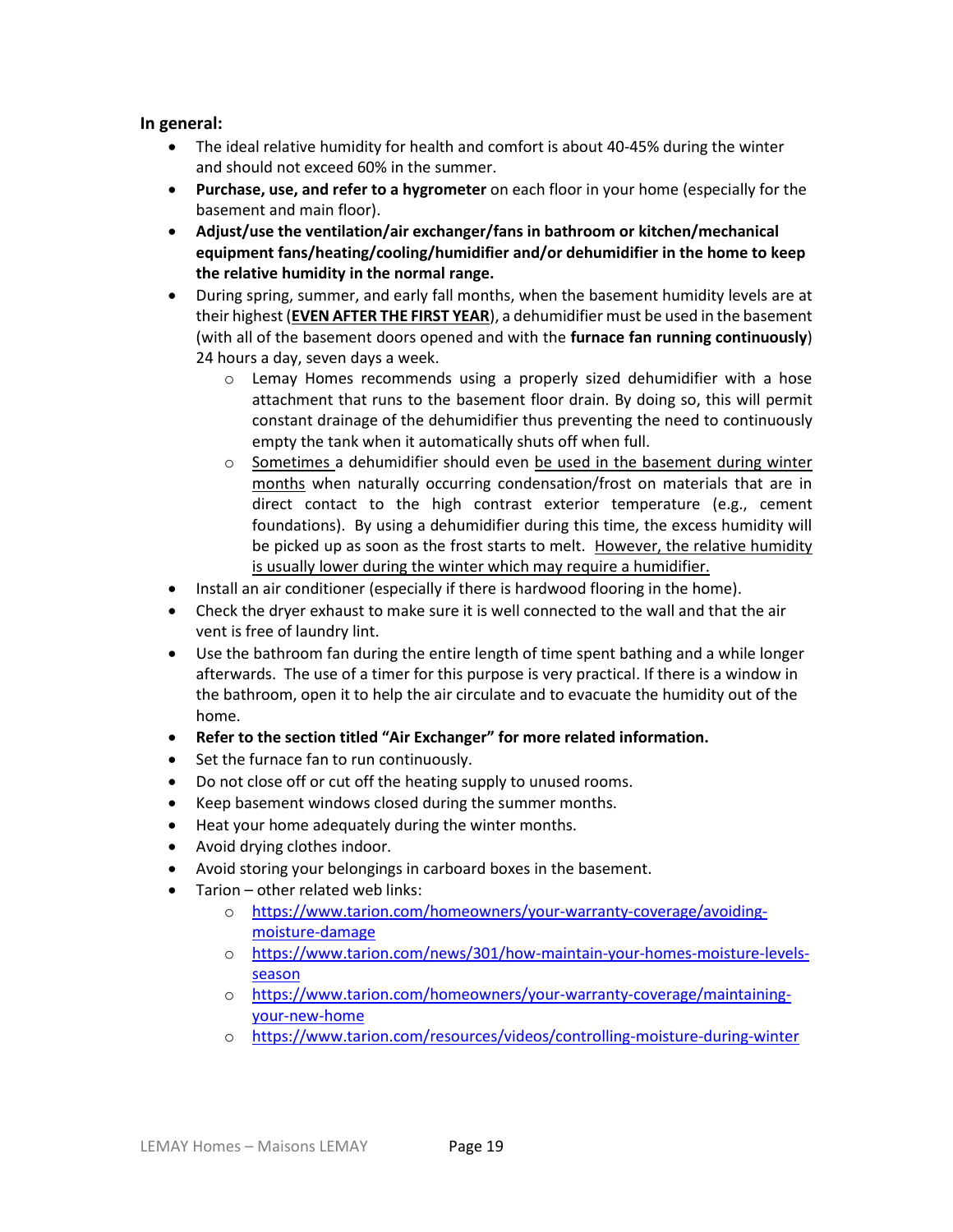## <span id="page-19-0"></span>Kitchen fan

- While cooking, use fan to evacuate humidity.
- Clean fan filter and exterior vent regularly to ascertain proper air flow.
- Wipe water spills immediately.

### <span id="page-19-1"></span>Land settlement

- Land settlement is a natural occurrence.
- Maintain a proper slope around the perimeter of the home to drain water away from the foundation.

### <span id="page-19-2"></span>Maintenance to do in the Spring

• TARION – Spring Home Maintenance Checklist: [https://www.tarion.com/homeowners/your-warranty-coverage/spring-home](https://www.tarion.com/homeowners/your-warranty-coverage/spring-home-maintenance-checklist)[maintenance-checklist](https://www.tarion.com/homeowners/your-warranty-coverage/spring-home-maintenance-checklist)

### <span id="page-19-3"></span>Maintenance to do in the Summer

• TARION – Summer Home Maintenance Checklist: [https://www.tarion.com/homeowners/your-warranty-coverage/summer-home](https://www.tarion.com/homeowners/your-warranty-coverage/summer-home-maintenance-checklist)[maintenance-checklist](https://www.tarion.com/homeowners/your-warranty-coverage/summer-home-maintenance-checklist)

### <span id="page-19-4"></span>Maintenance to do in the Fall

- From the basement, close all exterior water valves. Disconnect hoses or other accessories from the faucet. Open all exterior valves to evacuate leftover/standing water in the valve. This will prevent plumbing pipes from bursting.
- Replace smoke detector batteries if applicable and test the smoke detector. Batteries usually need to be replaced twice a year and the detector must be tested weekly.
- Inspect door and window weather strips to diminish cold air entry and increase efficiency.
- Inspect exterior caulking around door and window frames and apply when necessary to avoid air and/or water infiltration.
- Clean and repair eavestrough: Remove leaves and debris to prevent water/ice overflow or infiltration during heavy rain/snowstorm, and/or during periods of thaw and frost of snow/ice.
- Inspect foundation walls to prevent water infiltration during the Spring thaw. Since water is a major component of cement, it is normal that during the drying of the material that cracks appear but they do not necessarily indicate that there is a problem, since some cracks are considered normal. Therefore, a regular inspection is recommended to document the presence of new cracks when they develop
- Fill all cracks in asphalt driveway to prevent deterioration during the Spring thaw of ice/snow.
- Verify roof shingles before the first snowfall and repair accordingly to prevent water infiltrations.
- Wood fireplaces: have a professional sweep your chimney.
- Clean air exchanger filter, as well as air intake outside.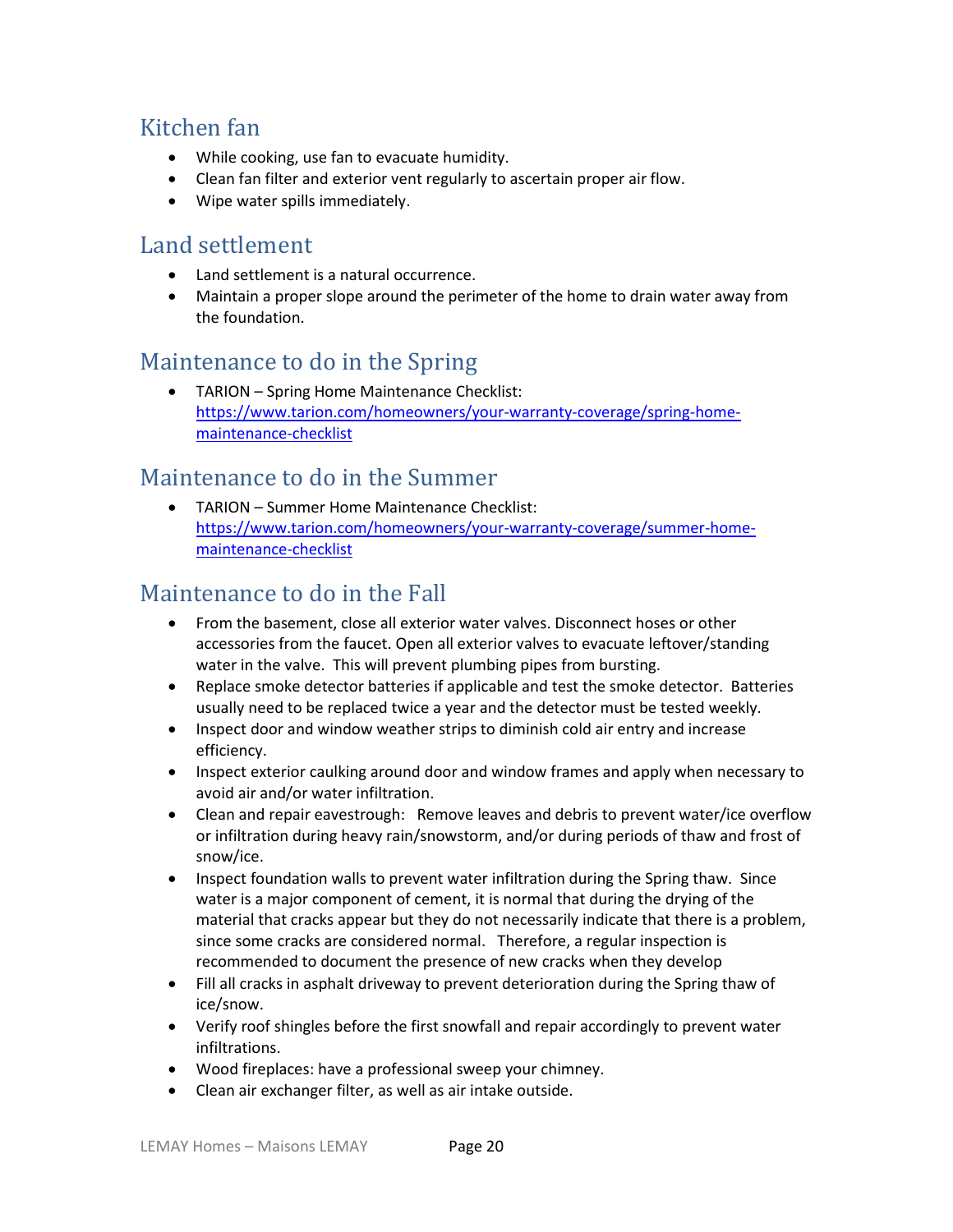• TARION – Fall Home Maintenance Checklist: [https://www.tarion.com/homeowners/your-warranty-coverage/fall-home](https://www.tarion.com/homeowners/your-warranty-coverage/fall-home-maintenance-checklist)[maintenance-checklist](https://www.tarion.com/homeowners/your-warranty-coverage/fall-home-maintenance-checklist)

### <span id="page-20-0"></span>Maintenance to do in the Winter

• TARION – Winter Home Maintenance Checklist: [https://www.tarion.com/homeowners/your-warranty-coverage/winter-home](https://www.tarion.com/homeowners/your-warranty-coverage/winter-home-maintenance-checklist)[maintenance-checklist](https://www.tarion.com/homeowners/your-warranty-coverage/winter-home-maintenance-checklist)

### <span id="page-20-1"></span>Roof

- Verify roof shingles after heavy rain or snowstorms so that damaged shingles may be repaired immediately to avoid water infiltration.
- Verify that all roof ventilation is not blocked by debris and/or snow to assure proper air circulation in the attic. If some vents are blocked, obtain professional help to remedy this situation. If such event occurs and that the removal of debris or snow is not done promptly, this may result in an accumulation of condensation in the attic space thus causing even more serious problems.
- After strong wind or snowstorms, verify that the insulation has not been pushed away due to wind or snow infiltration through the soffit aeration holes. In such circumstances, remove the snow and replace the insulation as is supposed to be. Be careful while in the attic because any pressure put against the drywall of the ceiling below may crack, collapse, or cause personal injuries.
- Attics are not created to be a storage area. This excess weight may cause undue stress on the joists thus be the cause of cracks in the ceiling below, prevent proper air circulation, and have other consequences.

## <span id="page-20-2"></span>Sod maintenance

- Obtain a watering permit from your Municipality if this is required.
- **Water:** From the first hours and during the first few days after the installation of the new sod, watering is extremely important to promote proper rooting. This means that you must ascertain that the water has soaked the first few inches of soil beneath the sod to encourage root growth deeper into the earth below *(this can be checked by lifting a corner of sod – if the soil is dry or not wet enough, there is an insufficient amount of water)***.** Remember that **after the initial installation** YOU CAN NOT OVER WATER your sod initially because the roots will not have yet had the chance to set/take hold into the soil below. *\*\*\*In extreme drought conditions, increase the watering needs accordingly.*
	- o Week 1 :
		- Day 1 to 7 water enough to soak the first few inches of soil.
	- o Week 2:
		- Day 8 to 10 water enough to soak the first few inches of soil.
		- Day 11 to 14 reducing watering to once per day, making sure to soak the top ¼ inch of soil.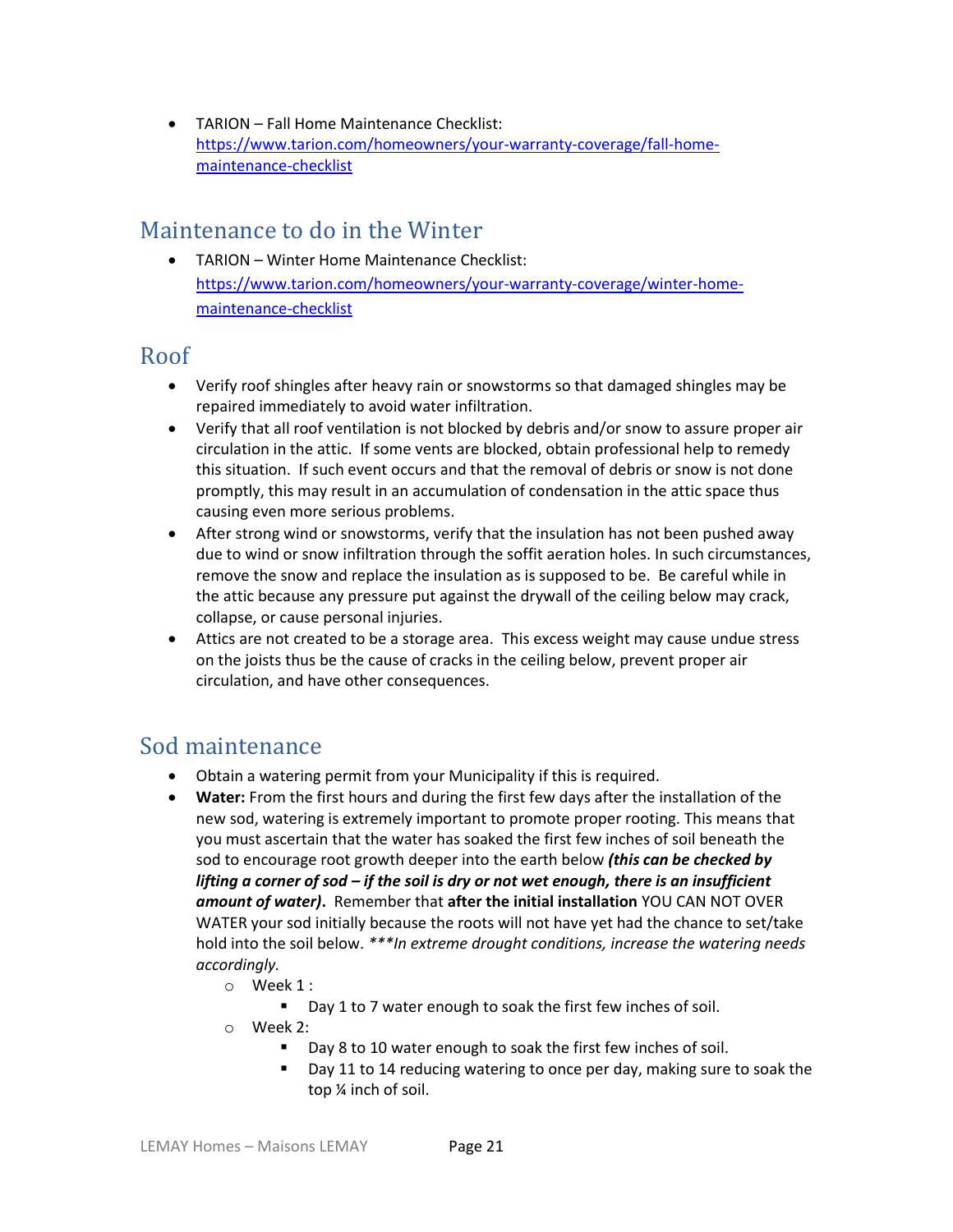- o Week 3:
	- Day 15 to 20 reducing watering to once per day, making sure to soak the top ¼ inch of soil.
	- Day 21 + reducing watering to every other day, making sure to soak the top 1/2 inch of soil.
- o Week 4 approximately:
	- When your sod has been growing for about four weeks, the roots should be established enough to reduce watering to once or twice per week.
- **Fertilizer:** Most sod is fertilized prior to harvesting, so it usually does not need to be fertilized for at least 30 to 60 days after installation. After a minimum of 30 days, you may apply a granular fertilizer with a nitrogen, phosphorous, potassium. Water the lawn thoroughly after application.
- **Mowing:** New sod should not be mowed immediately. Typically, you should mow your new lawn about seven to 14 days after installation, but not if the grass is less than 3 inches tall. Ideally, new sod should grow to at least 4 inches before mowing. Avoid cutting it too short. Make sure your mower blade is sharp and never cut more than onethird of the blade length.
- **Use:** Avoid walking on your new sod for at least 10 days and keep foot traffic to a minimum for three to four weeks after installation. New sod needs to establish its roots and disturbance can affect the success of this process.
- Reminder:
	- o A deep watering is more valuable than a few small watering to promote proper root growth.
	- o **Once the roots are deeply rooted, DO NOT OVER WATER** because then, at that point, this will prevent proper air circulation to the root system.

#### <span id="page-21-0"></span>Water heater:

• Refer to the manufacturers or rental company's maintenance guidelines.